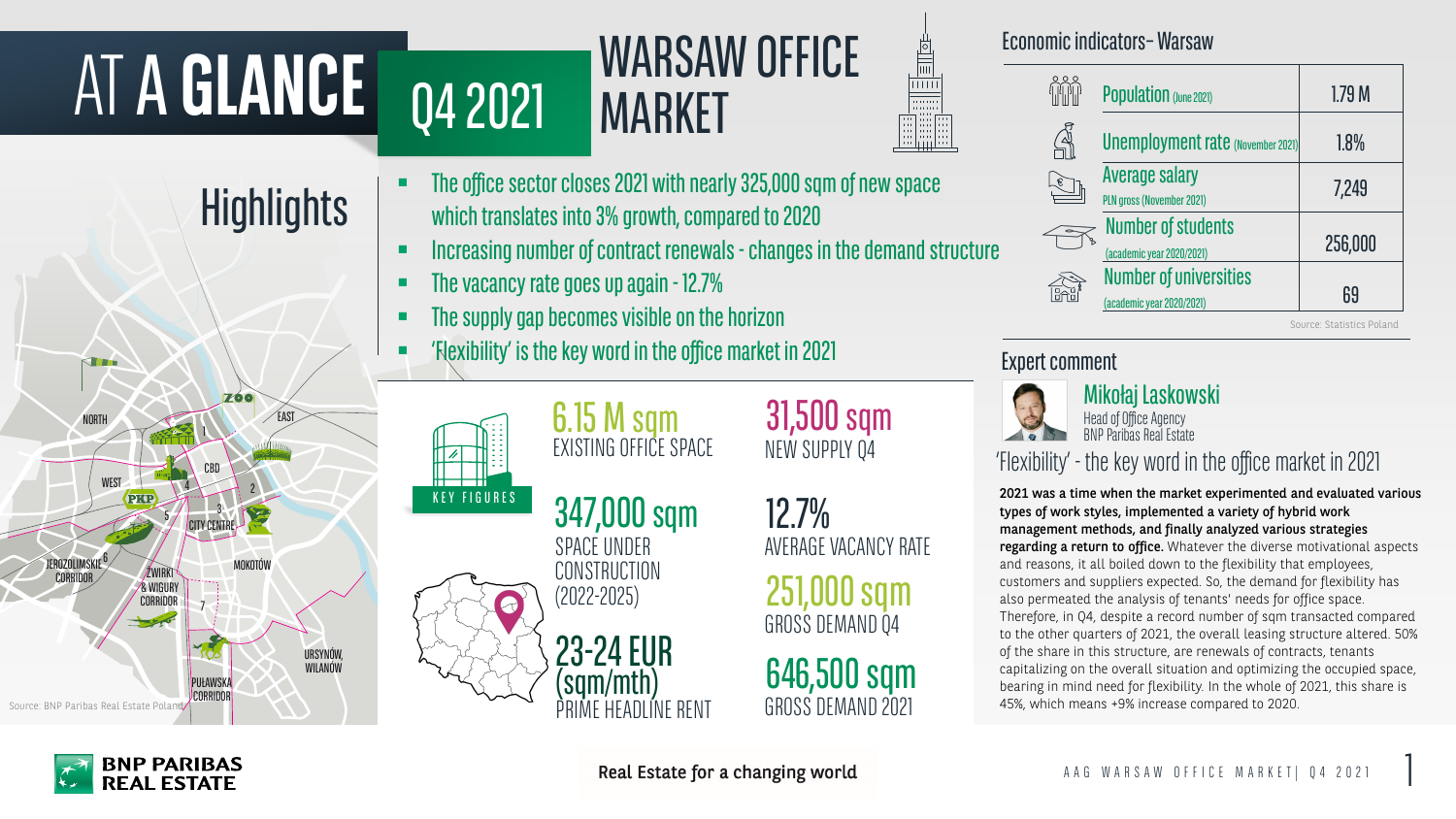

## Existing stock by age Q4 2021

AT A **GLANCE** 04 2021



### New supplyQ4 2021

Number of sqm / quarter by zones

Source: BNP Paribas Real Estate Poland

Source: BNP Paribas Real Estate Poland

#### **Expert comment**



#### Completions Q4

|              | <b>BUILDING</b> | <b>ZONE</b>      | <b>OFFICE AREA</b><br>(sqm) | <b>DEVELOPER</b> |
|--------------|-----------------|------------------|-----------------------------|------------------|
|              | Central Point   | CBD              | 17,975                      | Immobel          |
| $\mathbf{2}$ | Fabryka PZO I   | East             | 12,122                      | WhiteStar        |
| 3            | FC Powiśle D3   | City Centre East | 1,450                       | WhiteStar        |

Klaudia Okoń

Consultant Business Intelligence Hub & Consultancy BNP Paribas Real Estate Poland

Source: BNP Paribas Real Estate Poland

#### **BNP PARIBAS REAL ESTATE**



Real Estate for a changing world

#### *Over 6.15 M sqm of existing office space, of which more than half are buildings over 10 years old.*

*In the era of far-reaching activities aimed at environmental protection and halting the pace of climate change, as well as the expectations of tenants, many owners of older properties will face the dilemma of what to do next? A combined redevelopment may be the solution, with a mix of various functions being added. A good example of this, is the project at al. Jana Pawła, implemented by Strabag, which is set to replace Atrium Business* 

#### Existing stock by zone Q4 2021

Space optimization, a phenomenon that we have been observing essentially since the beginning of the pandemic, is the result of both hybrid working, which in the main, makes use of the employee's home as a workplace, but also a consequence of the wider and more appropriate offer of serviced offices.

The first lockdown in March 2020 forced us out of offices, leading to questioning their future and the role they will play. In December 2021, however, we knew that the office is a place necessary for the exchange of thoughts and experiences, to strengthen team integration, as well as to build interpersonal relationships. However, it goes without saying, that this happens in a traditional office environment. More and more companies are making of the opportunity of using serviced offices, as a result of which, employees have constant contact with each other, and the company benefits from the flexibility of the contract, which turns out to be worth its weight in gold during difficult times.

*In Q4 of 2021 the Warsaw office market expanded by* 

*31,500 sqm.*

*The CBD zone grew by* 

*18,000 sqm, thanks to the* 

*Central Point building delivered by the Belgian developer Immobel. Also, in* 

*the eastern district,* 

*WhiteStar commissioned the* 

*first phase of the PZO* 

*Factory, which was entirely* 

*leased to for the* 

*requirements of ZTM.*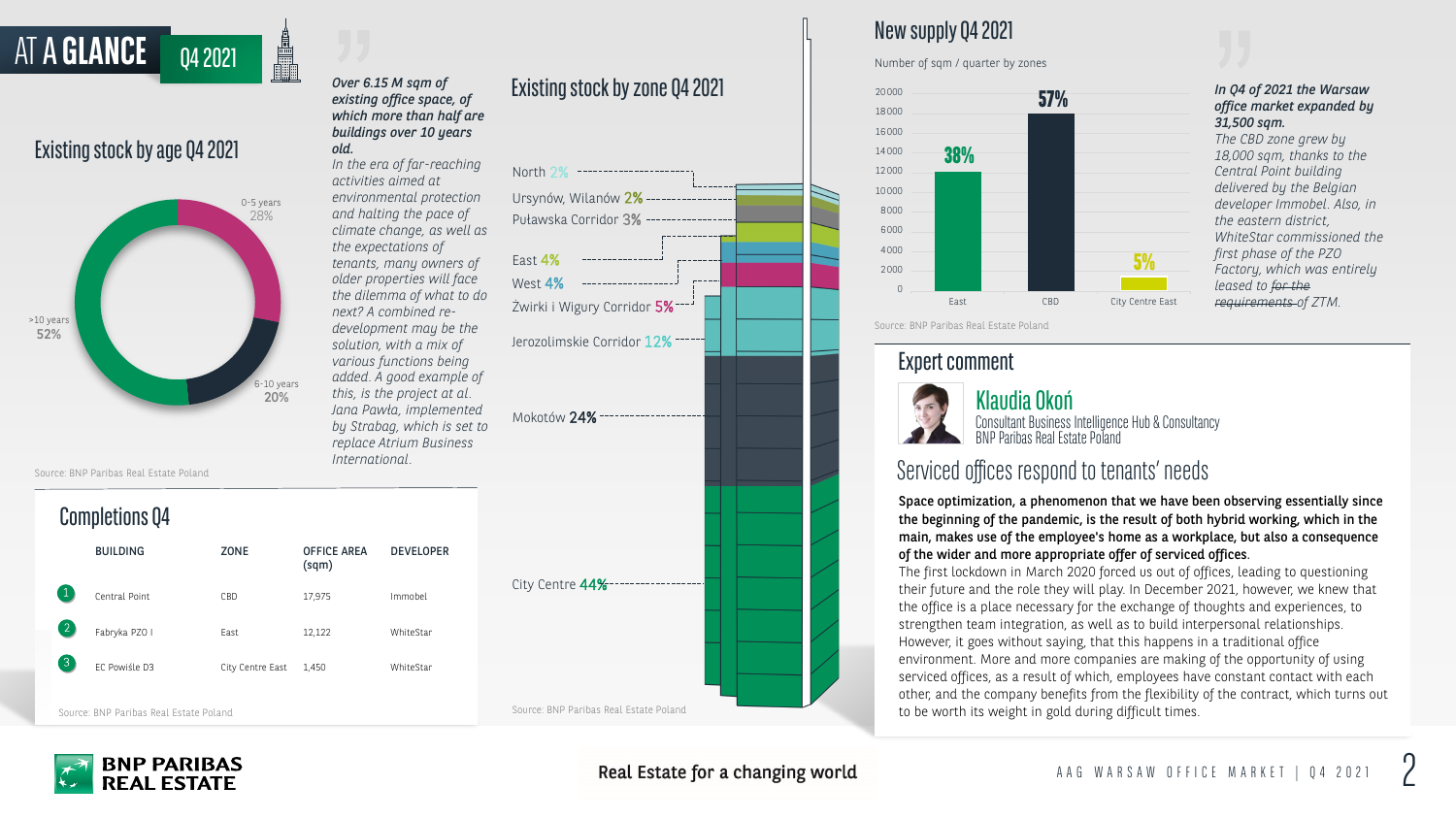Head of Business Intelligence Hub **BNP Paribas Real Estate** 



#### Vacancy rate





- Prime rent: 23-24 EUR/sqm/mth
- Average asking rent in Warsaw office buildings broken down by age\*:



*Galloping inflation, increases in utility and construction material costs, an increase in tax burdens, as well as the supply gap that the Warsaw office market will have to face in 2023-2025, will result in higher base rents and operating costs this year.*



Source: BNP Paribas Real Estate Poland



Real Estate for a changing world

#### **Rents**

Source: BNP Paribas Real Estate Poland

Source: BNP Paribas Real Estate Poland

#### Expert comment



#### Małgorzata Fibakiewicz

\* Average asking rents calculated for buildings that recorded vacancy in a given quarter

*At the end of Q4 2021, the vacancy rate in Warsaw continued its growth, with a temporary halt during Q3, eventually reaching 12.7%. This* 

*means that nearly 780,000 sqm is still waiting for tenants. Most of the free sqm prevail in the central zone, although as ever, the highest rate is in Mokotów. The ratio for this quarter was influenced by the completion of the Central Point building, which at the time of hand-over still had almost 85% of space available for lease. In addition, the quarterly demand indicates that many tenants have prolonged their lease contracts instead of relocating, doing the space optimization at the same time. In 2022, the office market will be sensitive to remote working and returns to offices, all dependent on the further evolution of the pandemic.*

### The supply gap becomes visible on the horizon

2014 - 2019 were record years in office market history regarding office development in the city, where on average 460,000 sqm was being handed-over, with a record year in 2019, where the market grew by almost 550,000 sqm. The pandemic, which in 2020, seriously hurt the favourable condition of the Warsaw office market, has resulted in far-reaching revisions of development plans. As a result, some developers and owners have transformed office projects into multi-functional ones, while some have been postponed in anticipation of better times ahead. Consequentially, the supply gap, anticipated for 2023-2025, will have an impact on demand levels and its overall structure, while further investments in this sector will inevitably cause an increase in rents. Currently, less than 350,000 sqm is under construction, of which almost 82% is planned for delivery in 2022.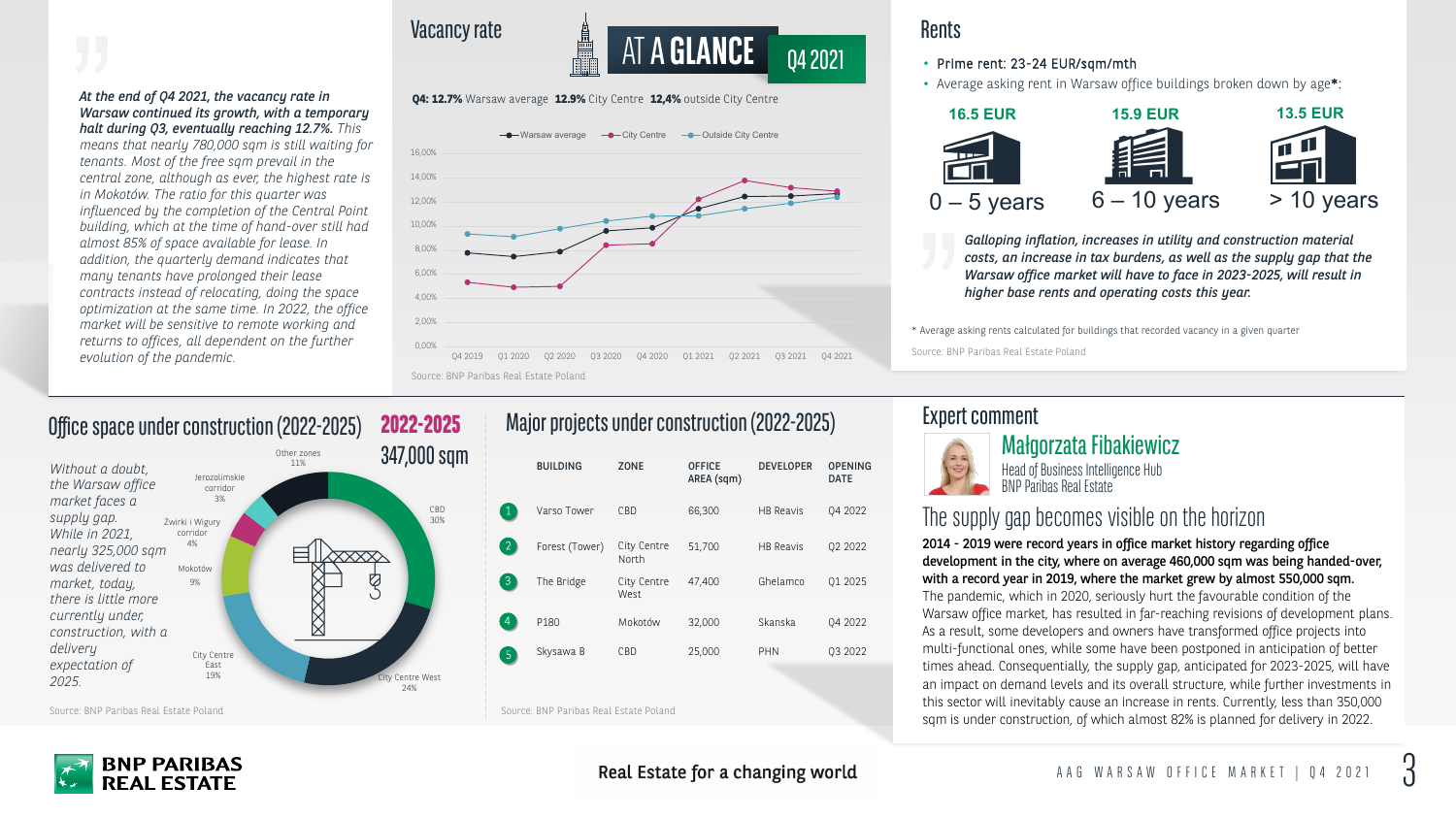

Structure of gross demand Q4



Source: BNP Paribas Real Estate Poland

Source: BNP Paribas Real Estate Poland

#### Gross take-up by zones

**1 2 3**

|                   | <b>TENANT</b>                        | <b>BUILDING</b> | <b>ZONE</b>               | <b>ARE LEASED</b><br>(sqm) | <b>TYPE OF</b><br><b>AGREEMENT</b> |
|-------------------|--------------------------------------|-----------------|---------------------------|----------------------------|------------------------------------|
|                   | AstraZeneca                          | Postępu 14      | Mokotów                   | 20,800                     | Renewal+expansion                  |
| $\left( 2\right)$ | Confidential                         | Varso Tower     | CBD                       | 15,000                     | Pre-let                            |
| $\left(3\right)$  | <b>GDDAIK</b>                        | Green Corner B  | City Centre<br>West       | 12,800                     | Renewal                            |
| $\vert 4 \vert$   | Gaz System                           | Cristal Park    | Jerozolimskie<br>Corridor | 9,100                      | Renewal                            |
| $\left(5\right)$  | Narodowe<br>Centrum Badań<br>Rozwoju | Varso Tower     | CBD                       | 8,500                      | Pre-let                            |



Source: BNP Paribas Real Estate Poland



#### Real Estate for a changing world

#### *Q4, usually considered the most dynamic throughout the year, did not disappoint, as transactions for a total of nearly 251,000 sqm were concluded.*

*For the whole of 2021, the total transaction volume amounted to 646,500 sqm, which means a 7% increase compared to the result of 2020. 60% of transactions were concluded in central zones, which is justified considering the intensive development of these zones. Compared to 2020, the demand structure has changed, as in 2021 the share of lease renewals increased, going up from 36% in 2020 to almost 45%. There are many factors that contribute to this result, the important ones being: hybrid working and the desire to optimize space, increasing fit-out costs, and the looming supply gap spectre drawing ever closer.*



*For a number of quarters, the two largest office hubs in Warsaw, the centre and Mokotów, have attracted the greatest levels of interest. 60% of the total demand belongs to the centre of the capital, of which 60% relates to zones outside of the Central Business District. In Mokotów, contracts have been signed for over 48,000 sqm, and the Jerozolimskie Avenue corridor added another 26,000 sqm.*

### **Top 5 Lease Transactions**

1. City Centre (City Centre + CBD)

2. Mokotów

3. Jerozolimskie corridor